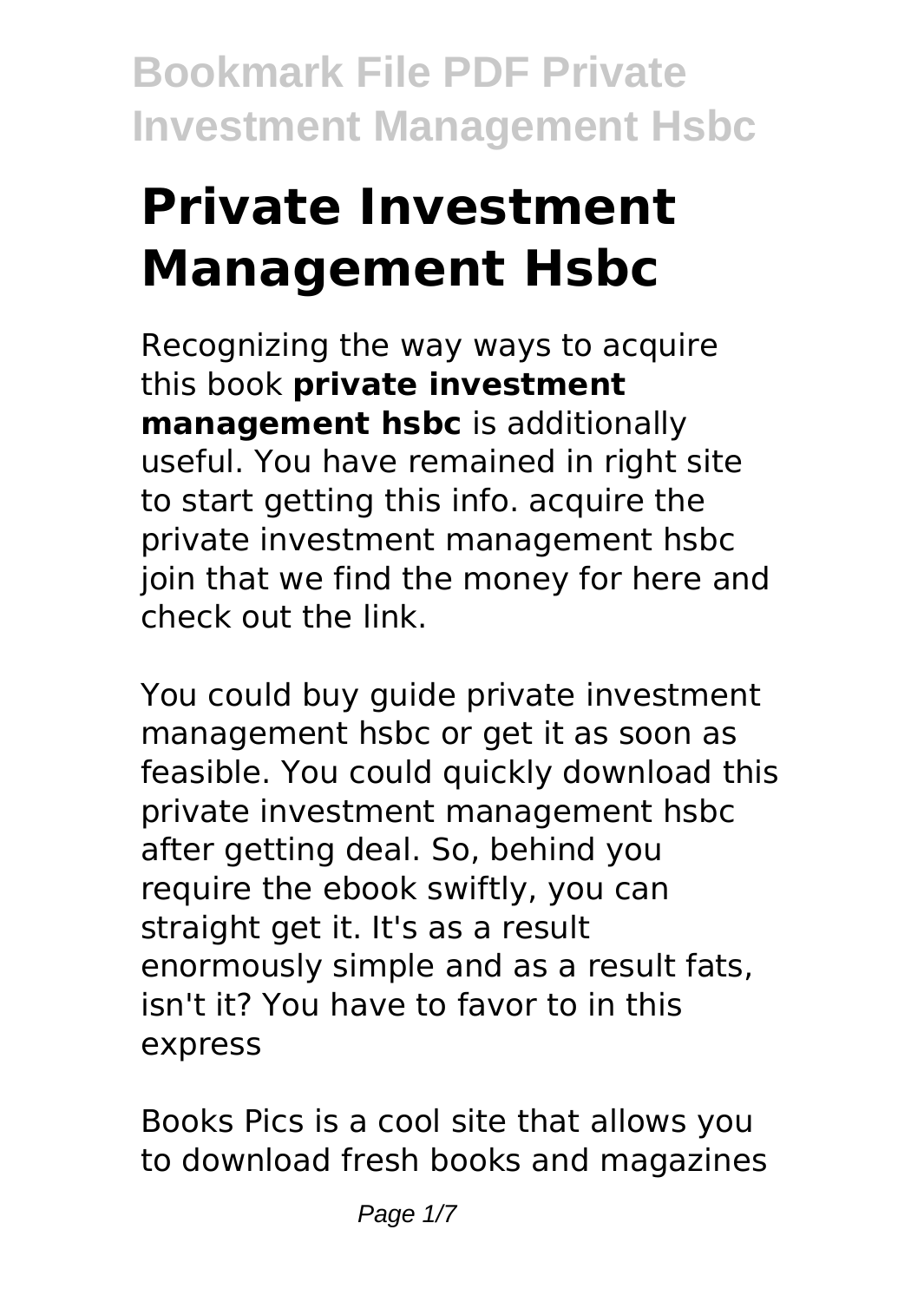for free. Even though it has a premium version for faster and unlimited download speeds, the free version does pretty well too. It features a wide variety of books and magazines every day for your daily fodder, so get to it now!

#### **Private Investment Management Hsbc**

HSBC Wealth and Private Banking has appointed Mathieu Forcioli (pictured) as the global and Asia Pacific head of alternatives, within its investment and wealth solutions arm (IWS). Forcioli, who was ...

### **HSBC Wealth and Private Banking hires IWS global head of alts**

QUANTIFEED, Asia's leading digital wealth management solutions provider for financial institutions, announces its Series C funding round led by HSBC Asset Management's (HSBC AM's) alternative ...

### **Quantifeed Announces Series C**

Page 2/7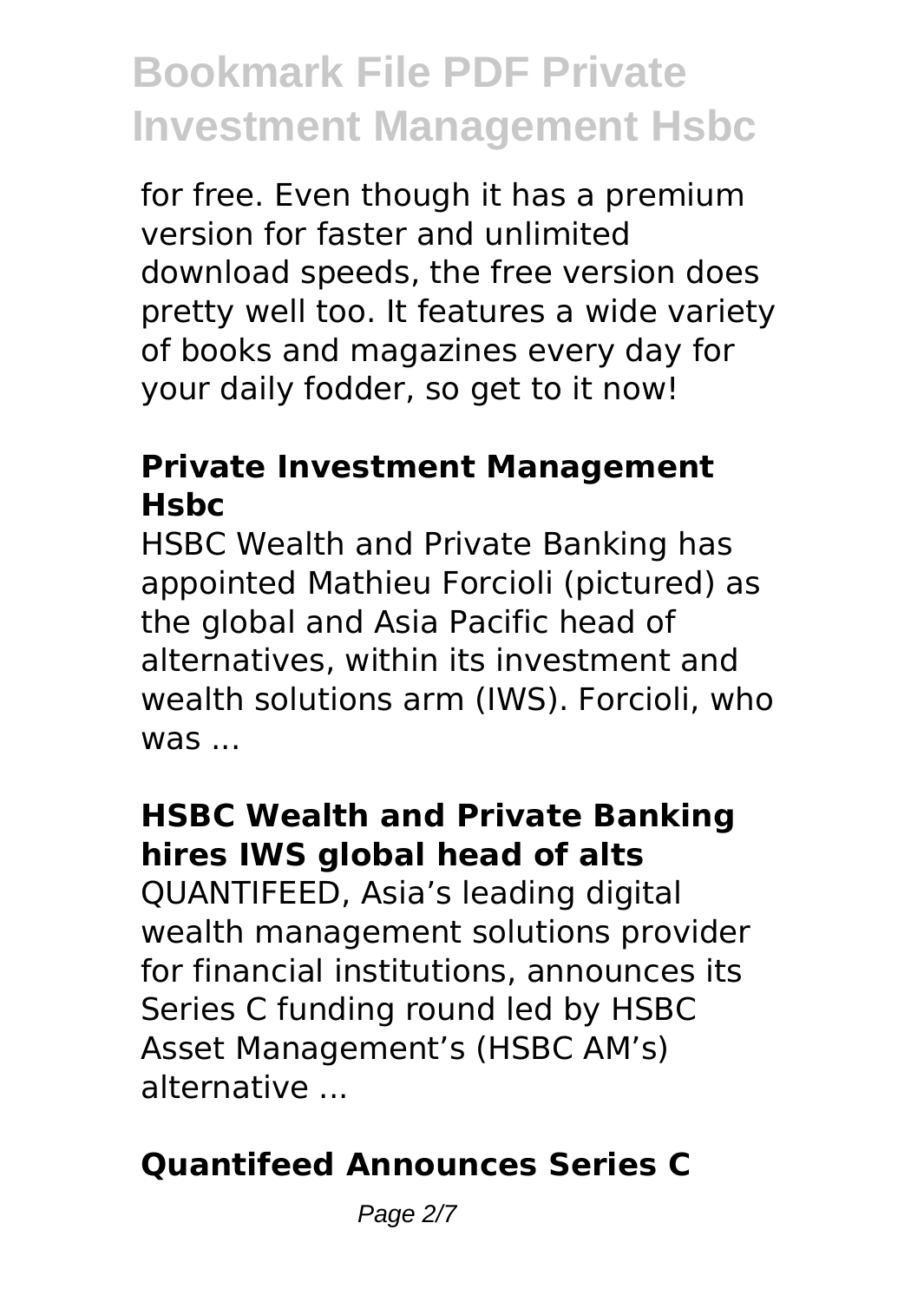### **Funding Led by HSBC Asset Management**

The role sits under the firm's investments and wealth solutions division for its wealth and personal banking business. The holder of the position is based in Hong Kong. HSBC has appointed Mathieu ...

#### **HSBC Names Alternatives Head Within Wealth, Personal Banking Arm**

HSBC has appointed Mathieu Forcioli (pictured) as the global and Asia Pacific head of alternatives the private bank's dedicated unit, which runs a collective \$47bn in assets. Forcioli, who was most ...

#### **HSBC appoints alternatives specialist as head of \$47bn alts unit**

HSBC has appointed Mathieu Forcioli as its global and Asia Pacific head of alternatives. Effective September, Forcioli joins the HSBC investments and wealth solutions team from Antarctica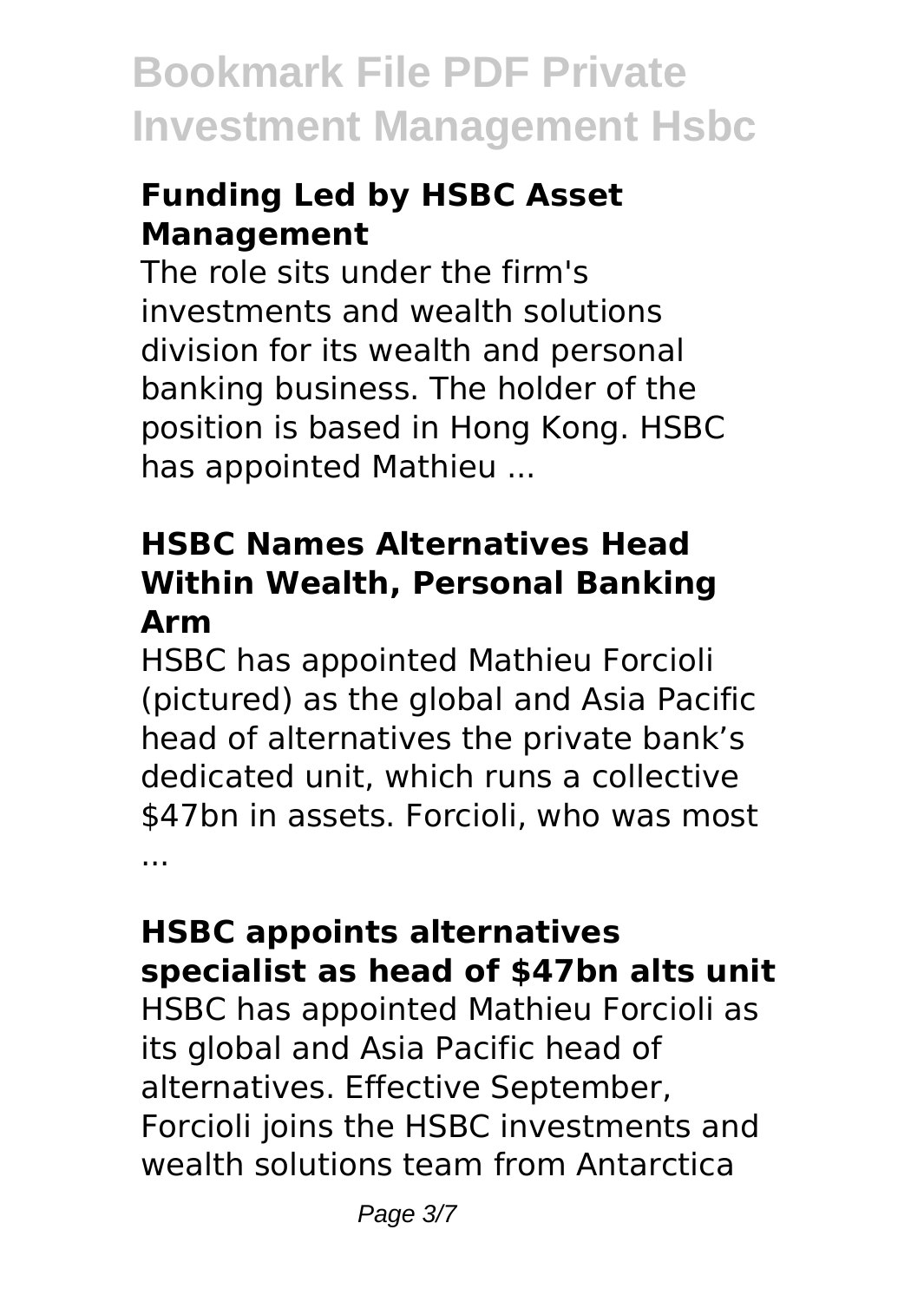Asset ...

### **HSBC hires from Antarctica Asset Management**

HSBC Bank (China) has just announced plans to expand its wealth management and retail banking business on the Chinese mainland, as part of its strategy to serve the evolving needs of mass affluent and ...

### **Investment strategies that you can bank on**

the investment management business of the HSBC Group, invests on behalf of HSBC's worldwide customer base of retail and private clients, intermediaries, corporates and institutions through both ...

### **Amperon Raises \$7 Million Series A Led by HSBC Asset Management**

Banks take hugely varying approaches in their commitments to tackling climate change. But there's at least one point of consensus. You have to be seen to be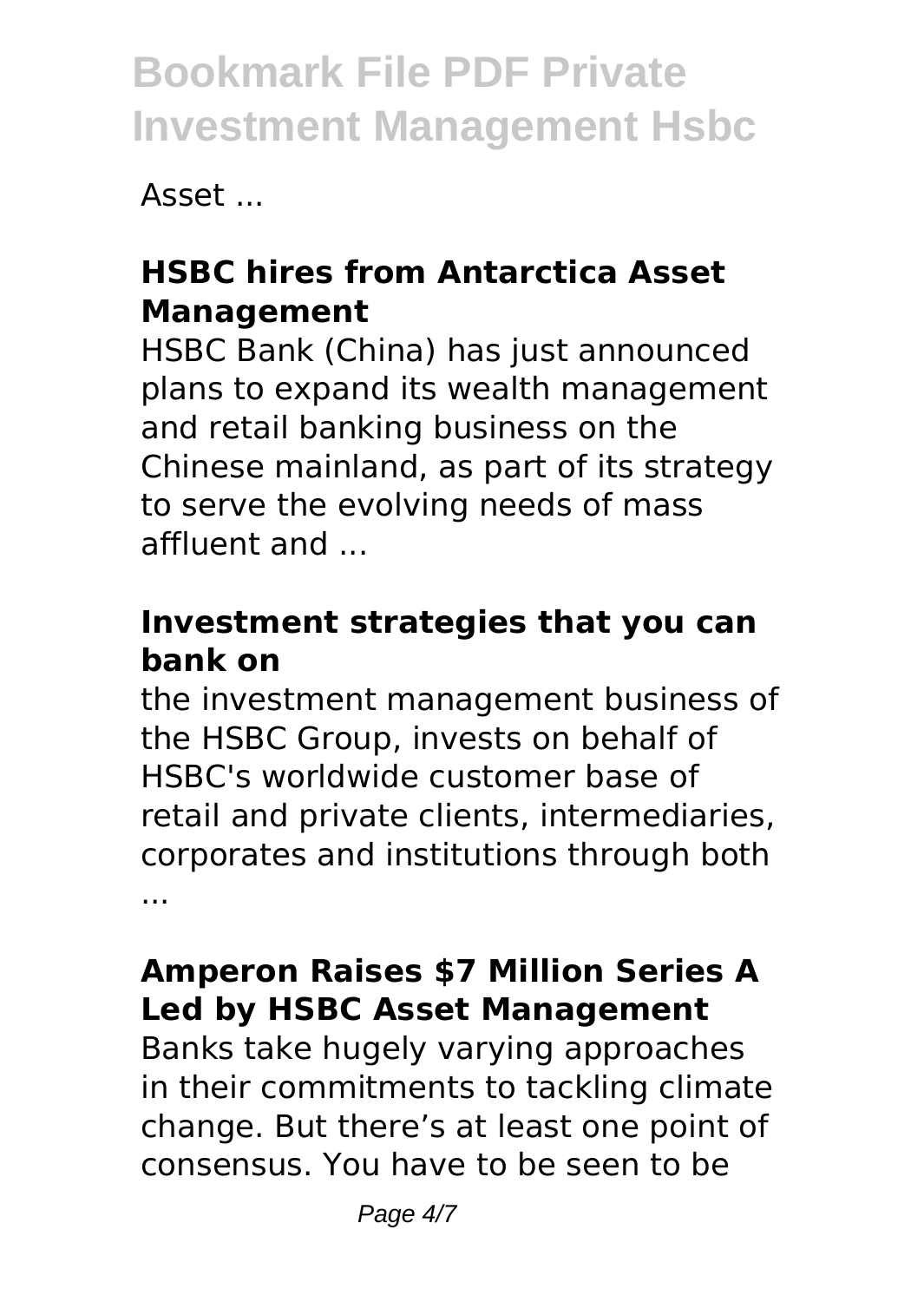taking it seriously. A talk entitled "why ...

#### **Why climate change angst is not just an HSBC issue**

But Kirk's job title was head of responsible investments at HSBC Holdings Plc's asset-management unit ... with the house view is a difficult balancing act whether in public or private. HSBC, like all ...

#### **HSBC and Its Discordant Climate Songbook**

Around two-thirds of HSBC GPB clients in Asiaare digitally engaged. HSBC Global Private Banking has announced the launch of Online Trading for Structured Products in Asia. This new feature enables ...

#### **HSBC Global Private Banking Launches Online Trading For Structured Products In Asia**

HSBC (LON:HSBA – Get Rating) has been assigned a GBX 570 (\$7.17) price target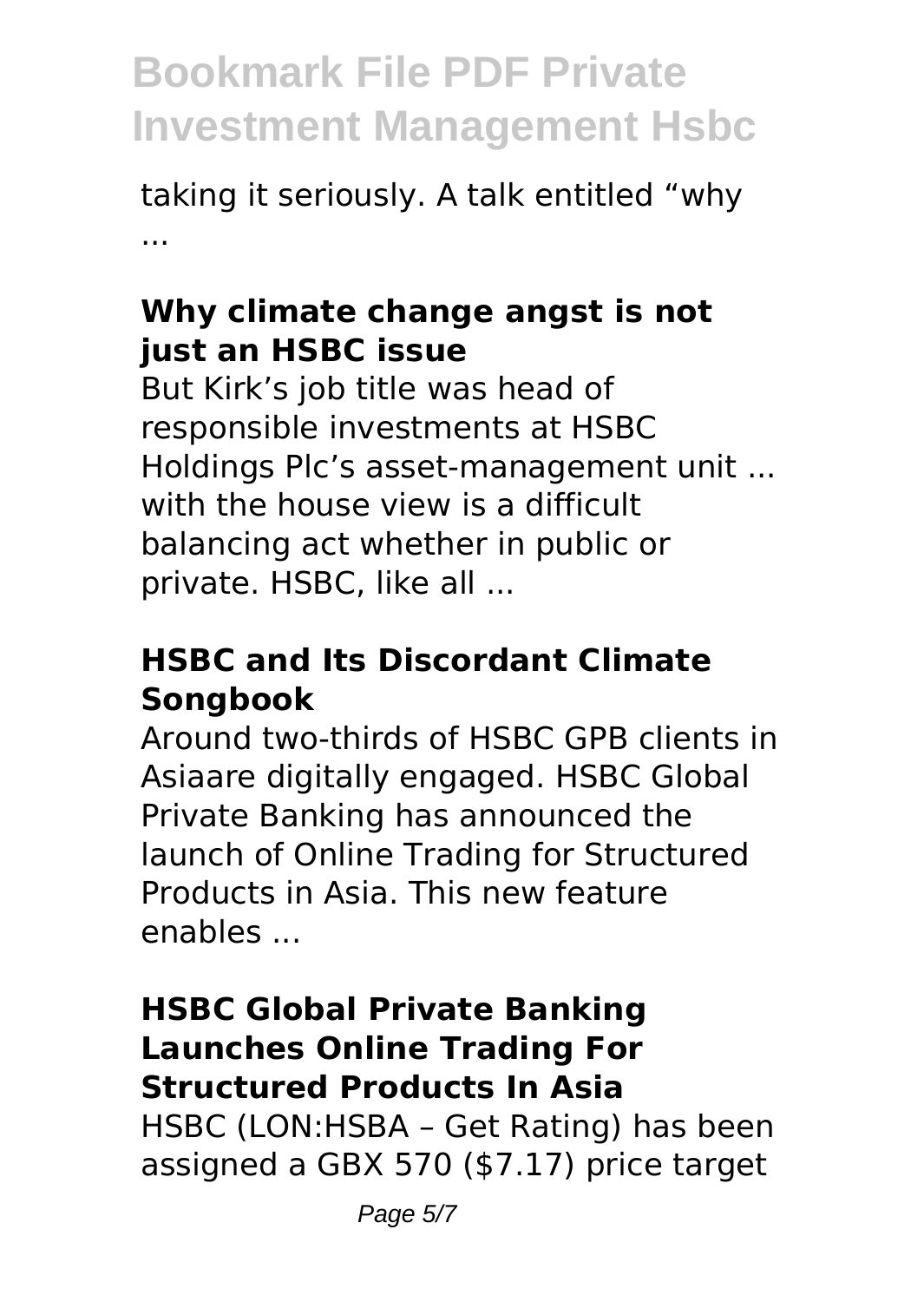by research analysts at Deutsche Bank Rese… in a research note issued to investors on Monday, Borsen Zeitung reports.

#### **HSBC (LON:HSBA) Given a GBX 570 Price Target at Deutsche Bank Rese…**

HSBC (LON:HSBA – Get Rating) had its price objective raised by equities research analysts at Deutsche Bank Aktiengesellschaft from GBX 500 (\$6.29) to GBX 570 (\$7.17) in a report issued on Monday, ...

### **HSBC (LON:HSBA) PT Raised to GBX 570**

Leading brand for international independent financial advisers, wealth management professionals serving expatriate and cross-border clients worldwide.

### **People Moves: HSBC, FCA, Sacker & Partners, Quilter, Crestbridge, IQ-EQ, Irwin Mitchell**

Page 6/7